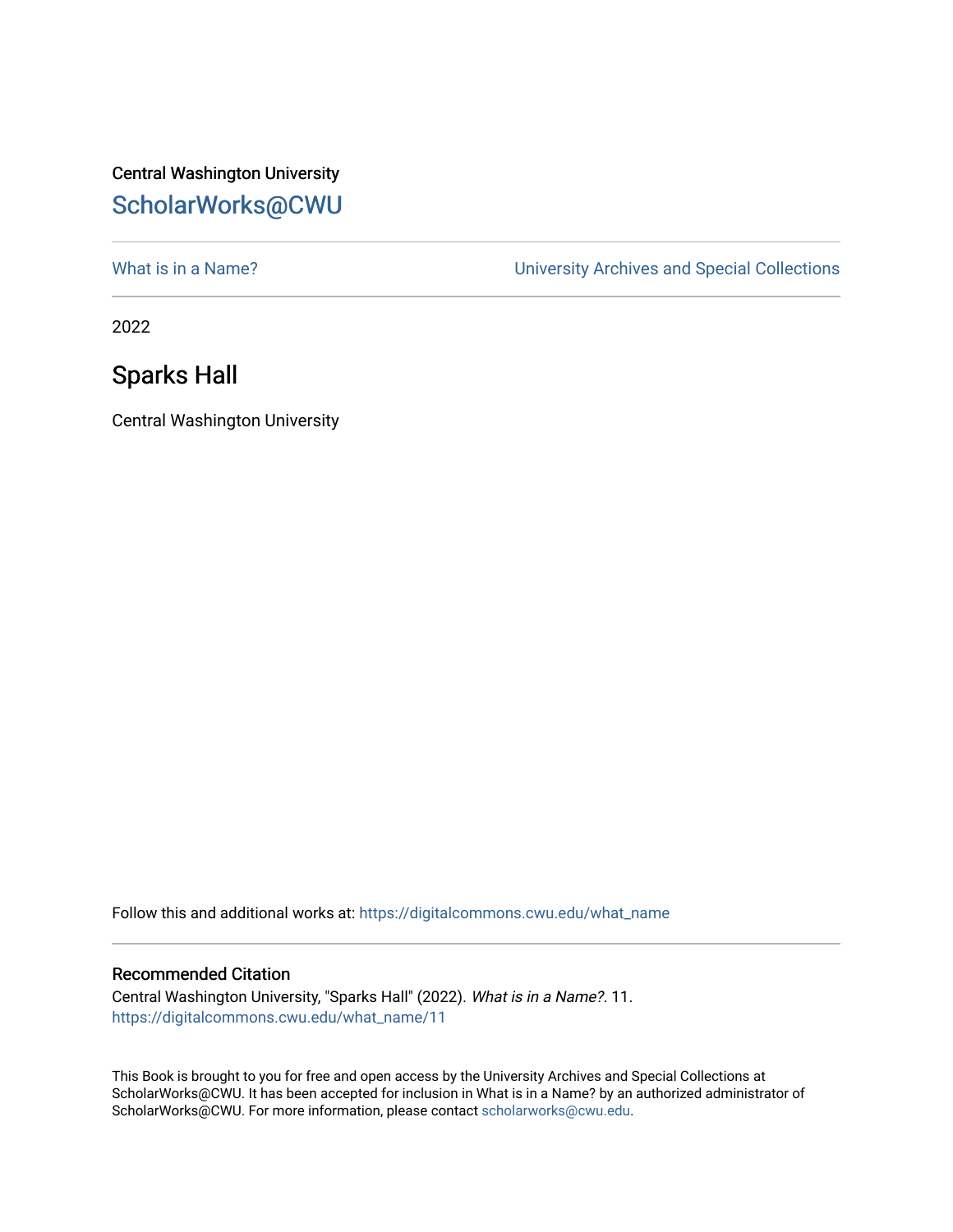What is in a Name? Sparks Hall

When Loren Sparks arrived on the campus of the Washington State Normal School (WSNS) in 1913, to serve as the school's assistant principal, the student population was about 200. By the time he retired in 1950, it numbered some 1,600 and the name had changed to Central Washington College of Education.

Sparks was born in Plainfield, Wisconsin and attended grade school, high school, and normal school in nearby Stevens Point, Wisconsin. Following three years working as a teacher and principal in Wisconsin, Sparks was hired in 1909 to serve as principal at Lincoln Elementary School in Wenatchee, Washington.

About a year later, Sparks returned to his home state to study at the University Wisconsin but left after a year to take a position as a principal in Weiser, Idaho. In 1913, he was appointed assistant principal of WSNS, under Principal/President William E. Wilson.

His duties entailed supervising the seventh, eighth, ninth, and tenth grade classes in the training school as well as coaching the normal school's athletic teams and teaching physical education.

From April 1917 to December 1918, Sparks served in the U.S. Army during World War I and was discharged as a Captain of Infantry. He re-enrolled in the University of Wisconsin, earning a PhB (Bachelor of Philosophy) degree in 1919 and a PhM (Master of Philosophy) degree in 1920.

He returned to Ellensburg, taking a position as assistant director of teacher training and head of the training school (now known as Edison School). In 1924, he was named Director of Teacher Training, a position he retained for four years.

In 1928, Sparks took a leave of absence to study at the University of California, Berkeley. He returned to Central in 1929 and became a fulltime teacher in the education department. In 1931, he earned a EdD (Doctor of Education) degree.

During his long career at Central, Sparks served as advisor to the Intercollegiate Knights, Claw Chapter, a national men's honor society, for 27 years.

After 36 years of teaching at Central, Sparks retired in August 1950. In a retirement statement that appeared in the Hyakem Yearbook of 1950, Sparks said one of the most satisfying things about his career was "seeing our training school grow from a position of leadership in the state to national leadership.

"There is something interesting in the life of an individual who has grown with an institution professionally," he continued. "At the time of reaching the point of separation, there is a strong feeling of regret of leaving this institution as the time of its greatest growth, both in numbers and in an improved professional program. When you approach the point where you are no